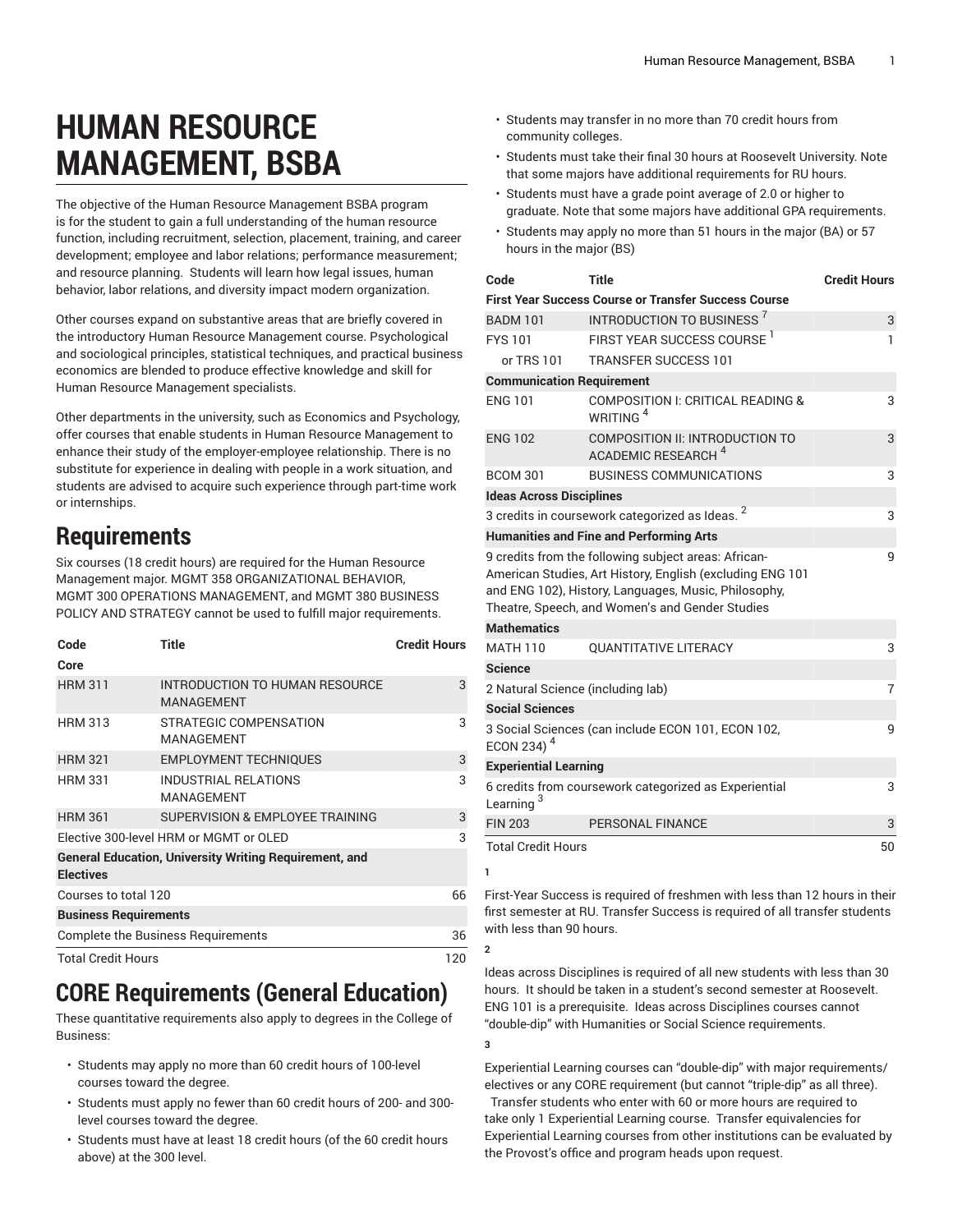#### **4**

Grade of C- or better required

#### **5**

Higher-level mathematics may be substituted for MATH 110 QUANTITATIVE LITERACY.

#### **6**

Grade of C- or better required in the Math course

#### **7**

Required for all freshmen.

#### **8**

Required for all Business majors other than Transfer students.

#### **Mathematical preparation**

Quantitative skills are critical for the academic study of business. This is especially true for accounting and finance majors. For all students, required business classes such as FIN 311 PRINCIPLES OF FINANCE and MGMT 300 OPERATIONS MANAGEMENT are mathematically based. In order to complete the degree on a timely basis, students are required to take mathematical requirements, MATH 110 QUANTITATIVE LITERACY, ECON 234 ELEMENTARY STATISTICS, and any developmental courses required by the RUA) in the first semester and in each following semester until these requirements are completed.

### **Business requirements**

#### **Standards**

All Business courses taken by Business majors and minors must be satisfied with a grade of C- or better. A 300-level business elective is substituted for the international perspective course if an international course is in the major. MGMT 380 BUSINESS POLICY AND STRATEGY must be taken at Roosevelt and passed with a grade of C- or higher.

| Code                                   | <b>Title</b>                                              | <b>Credit Hours</b> |  |  |
|----------------------------------------|-----------------------------------------------------------|---------------------|--|--|
| <b>Freshman/Sophomore Requirements</b> |                                                           |                     |  |  |
| <b>ACCT 210</b>                        | INTRODUCTION TO FINANCIAL<br>ACCOUNTING <sup>1</sup>      | 3                   |  |  |
| ACCT <sub>211</sub>                    | INTRODUCTION TO MANAGERIAL<br>ACCOUNTING <sup>1</sup>     | 3                   |  |  |
| <b>BLAW 201</b>                        | BUSINESS LAW I <sup>1</sup>                               | 3                   |  |  |
| <b>International Perspective</b>       |                                                           |                     |  |  |
| Select one of the following:           |                                                           | 3                   |  |  |
| ACCT 337                               | INTERNATIONAL ACCOUNTING                                  |                     |  |  |
| <b>FIN 354</b>                         | INTERNATIONAL FINANCIAL ANALYSIS                          |                     |  |  |
| <b>MGMT 360</b>                        | SURVEY OF INTERNATIONAL<br><b>BUSINESS</b>                |                     |  |  |
| <b>MKTG 362</b>                        | <b>INTERNATIONAL MARKETING</b><br><b>STRATEGIES</b>       |                     |  |  |
| <b>Junior/Senior Requirements</b>      |                                                           |                     |  |  |
| <b>BCOM 301</b>                        | <b>BUSINESS COMMUNICATIONS</b>                            | 3                   |  |  |
| <b>FIN 311</b>                         | PRINCIPLES OF FINANCE                                     | 3                   |  |  |
| <b>INFS 330</b>                        | <b>MANAGEMENT INFORMATION</b><br><b>SYSTEMS</b>           | 3                   |  |  |
| <b>MGMT 300</b>                        | OPERATIONS MANAGEMENT <sup>1</sup>                        | 3                   |  |  |
| <b>MGMT 308</b>                        | ETHICAL LEADERSHIP AND<br>CORPORATE SOCIAL RESPONSIBILITY | 3                   |  |  |
| <b>MGMT 358</b>                        | ORGANIZATIONAL BEHAVIOR 1                                 | 3                   |  |  |

| <b>MGMT 380</b>                 |                         |  |  |  |
|---------------------------------|-------------------------|--|--|--|
| <b>MKTG 302</b>                 | PRINCIPLES OF MARKETING |  |  |  |
| <b>Total Credit Hours</b>       |                         |  |  |  |
|                                 |                         |  |  |  |
| Grade of C- or better required. |                         |  |  |  |
|                                 |                         |  |  |  |

Fulfills experiential general education requirement.

# **Total Minimum Credit Hours for BSBA**

| Code                      | Title                                     | <b>Credit Hours</b> |
|---------------------------|-------------------------------------------|---------------------|
|                           | <b>Business or Non-Business Electives</b> | 16                  |
|                           | <b>General Business Requirements</b>      | 36                  |
|                           | <b>General Education Requirements</b>     | 50                  |
|                           | Major Requirements - minimum of           | 18                  |
| <b>Total Credit Hours</b> |                                           | 120                 |

The last 30 hours of coursework must be completed at Roosevelt University.

Your degree map is a general guide suggesting courses to complete each term on the academic pathway to your degree. It is based on the most current scheduling information from your academic program. Your program's degree map is reviewed annually and updated as schedules change (although you retain the same course requirements as long as you are continuously enrolled in your degree program).

Always work closely with your academic advisor to understand curriculum requirements and scheduling, as each student's academic plan can look slightly different.

| Year 1               |                     |                                     |                     |    |
|----------------------|---------------------|-------------------------------------|---------------------|----|
| Fall                 | <b>Credit Hours</b> | <b>Spring</b>                       | <b>Credit Hours</b> |    |
| <b>FYS101</b>        |                     | 1 ENG 102                           |                     | 3  |
| <b>ENG 101</b>       |                     | 3 ECON 101                          |                     | 3  |
| <b>BADM 101</b>      |                     | 3 Ideas Across<br>Disciplines       |                     | 3  |
| BIOL 111 or 112      |                     | 3 Humanities #1                     |                     | 3  |
| BIOL 111 or 112      |                     | 1 General Elective <sup>1</sup>     |                     | 3  |
| <b>MATH 110</b>      |                     | 3                                   |                     |    |
|                      |                     | 14                                  |                     | 15 |
| Year <sub>2</sub>    |                     |                                     |                     |    |
| Fall                 | <b>Credit Hours</b> | <b>Spring</b>                       | <b>Credit Hours</b> |    |
| ACCT 210             |                     | 3 ACCT 211                          |                     | 3  |
| <b>ECON 102</b>      |                     | 3 BCOM 301                          |                     | 3  |
| <b>BLAW 201</b>      |                     | 3 ECON 234                          |                     | 3  |
| Humanities #2        |                     | 3 FIN 203                           |                     | 3  |
| Physical<br>Sciennce |                     | 3 Humanities #3                     |                     | 3  |
|                      |                     | 15                                  |                     | 15 |
| Year <sub>3</sub>    |                     |                                     |                     |    |
| Fall                 | <b>Credit Hours</b> | <b>Spring</b>                       | <b>Credit Hours</b> |    |
| <b>MGMT 308</b>      |                     | 3 FIN 311, MGMT<br>300, or MKTG 302 |                     | 3  |
| <b>MGMT 358</b>      |                     | 3 HRM 313, 321,<br>331, or 361      |                     | 3  |